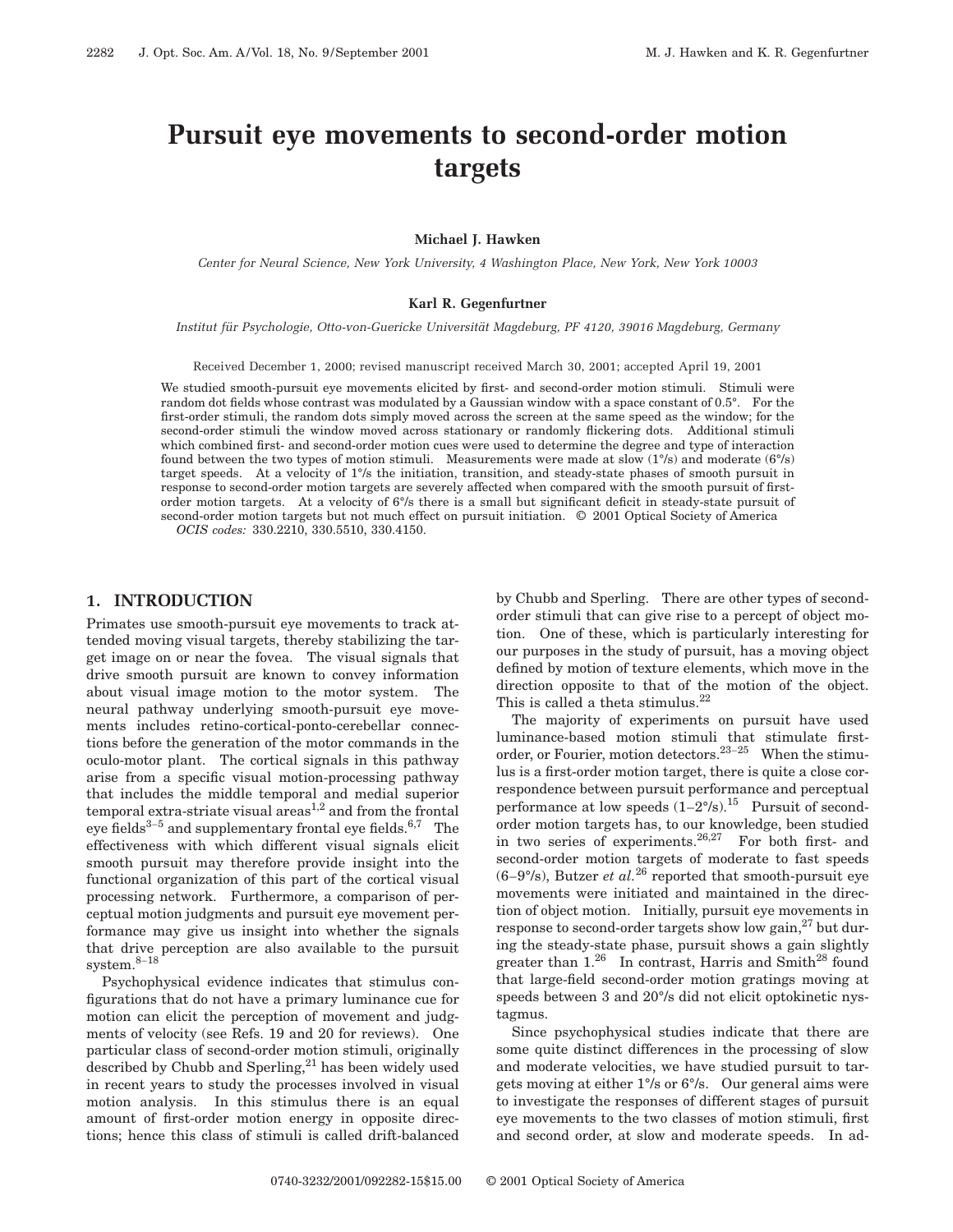dition, we investigated the interaction between the two classes. To accomplish these aims we used three classes of targets:

1. Those that have a net motion energy and that would stimulate primarily first-order motion detectors.

2. Those that have no net first-order motion energy (drift-balanced stimuli) and would not preferentially stimulate a subset of the first-order motion detectors. The two stimulus configurations used were a window moving over either stationary texture elements or dynamically flickering texture elements. Neither stimulus has net first-order motion energy. The static texture would provide a powerful fixation cue in conjunction with second-order motion energy, whereas the dynamic target would give the same second-order motion energy but no fixation cue.

3. Those that have both first- and second-order motion energy. In this class is the theta-motion stimulus described above and another stimulus type that we devised  $(first-order+)$  to further study the interaction between first- and second-order processing. The object in the first-order+ stimulus is defined by texture velocity at twice the velocity of the object. With these stimuli we wished to test whether the primary drive for pursuit is due to the first-order motion, defined by the motion of the texture elements, or the second-order motion, defined by the object motion.

Using a modified step-ramp paradigm, $29$  we measured smooth-pursuit eye movement performance in the period up to 120 ms after the onset of pursuit, while the pursuit mechanism is in the open-loop mode,  $30,31$  and during the later stages of pursuit, in which the motion signal and internal feedback interact to give a steady-state response.

We also studied the effect of changing the contrast of the first- and second-order targets on smooth-pursuit responses. This is important as a control for first-order artifacts in the second-order stimuli. There is always the possibility of introducing first-order motion cues as a result of nonlinearities in the visual system or in the equipment, and the strength of these cues will scale with contrast. If pursuit were driven by motion energy from firstorder artifacts in the second-order stimuli, then it would be expected that the measures of pursuit performance would scale with contrast in a way similar to the scaling of first-order stimuli with contrast.

Some of these results have been presented in abstract form.32

# **2. METHODS**

# **A. Equipment**

Stimuli were displayed on a Barco RGB monitor (CCID 7351B) by a CRS (Cambridge Research Systems) VSG 2/3 graphics board with a refresh rate of 60 Hz noninterlaced. Each gun of the CRT was linearized by a look-up table to give 12-bit intensity resolution. A Photo Research Model 703-PC spectroradiometer was used to calibrate the display screen. The display was  $17^{\circ} \times 12^{\circ}$  at the viewing distance of 117 cm and had a mean luminance of 57  $\text{cd m}^{-2}$ . Each pixel subtended 1 arc min. Subjects were seated with their heads stabilized by a bite bar. They

viewed the display binocularly through natural pupils. Stimulus display and data collection were controlled by a personal computer.

## **B. Subjects**

Four subjects participated in the study: one of the authors (MH), who was experienced, and three naïve subjects, NH, JZ (the effects of stimulus types), and BS (the effects of contrast). All procedures were approved by the New York University Human Subjects Committee.

# **C. Visual Stimuli**

Small Gaussian vignetted patches of texture were used as stimuli. The texture stimuli were black and white random-noise pixel blocks and were displayed on a neutral gray background. Each pixel block subtended 8  $\times$  8 arc min. The space constant of the Gaussian was 0.5° for all experiments (Fig. 1).

A diagrammatic representation of the movement of our standard first- and second-order motion targets is shown in Figs. 1(a) and 1(b), respectively. If the onset of motion occurs at  $t_0$  and then at times  $t_1$  through  $t_3$ , the stimulus envelope has moved the same distance for both first- and the second-order targets. In the case of the first-order target the static texture within the window also moves to the right at the same speed as the envelope, whereas in the static second-order motion case the texture appears to move toward the left relative to the envelope, which moves to the right.

We investigated five types of motion stimuli (Fig. 2). In all cases the stimulus envelope was the Gaussian window, which moved at a constant speed. A space–time diagram indicating the motion targets is shown in Fig. 2. For our standard first-order motion target the random texture and the Gaussian envelope move in the same direction at the same speed (Fig. 2, bar A). Our standard second-order motion target was the Gaussian envelope moving over a static-texture background (Fig. 2, bar B). The stationary texture elements are visible during the passage of the window; thus for the slow-moving window the individual texture elements are visible for  $\sim$ 1 s. For the window moving at 6°/s the individual elements are visible for less than 200 ms and are not reported as stationary elements by the observers. We used a dynamic version of this second-order motion target, where the Gaussian envelope moves across a random-texture background that is replaced on every frame (Fig. 2, bar D). For the dynamic targets the texture elements have the same appearance for both 1°/s and 6°/s conditions, yet the differences between the two speed conditions remain (see Section 3). We used two more stimuli for which the motion of the texture and the envelope were different. For theta motion<sup>22</sup> the Gaussian window moves across a textured background that is moving at the same speed as the envelope but in the opposite direction (Fig. 2, bar C). In the first-order+ condition the Gaussian window moves across a random textured background that is moving in the same direction as the envelope but at twice the speed (Fig. 2, bar E). The modulation was always around a mid-gray background illumination that covered the  $17^{\circ} \times 12^{\circ}$  screen.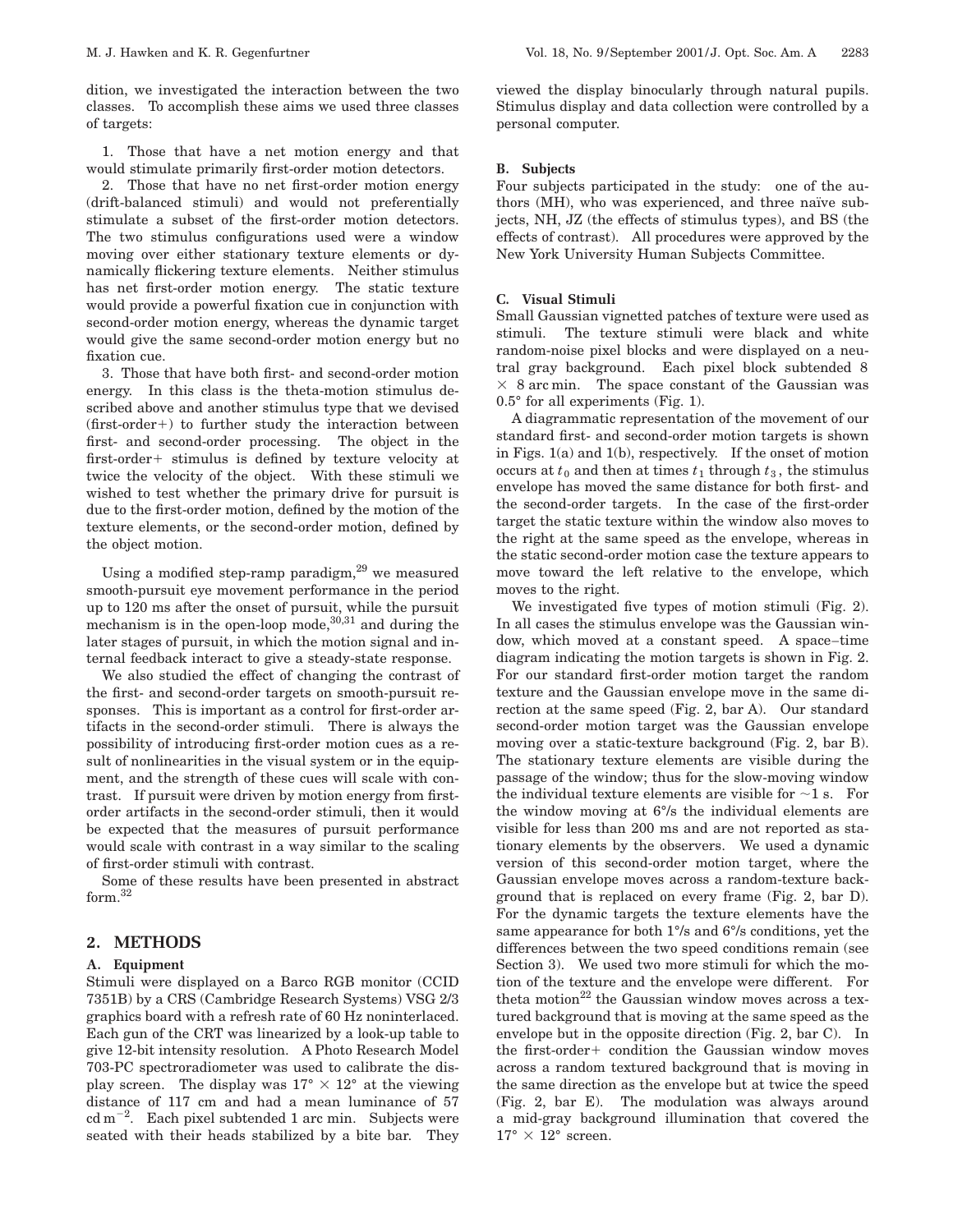

Fig. 1. Halftone of a random-texture patch moving across the display. (a) First-order (Fourier) stimulus. At different points in time  $(t_0 \ldots t_3)$  the same random dots are located within the Gaussian window as both the window and the dots move to the right. (b) Secondorder, static-noise, drift-balanced (non-Fourier) stimulus. At different points in time different dots are located within the window, which moves to the right on top of a static, stationary, random-noise field.

#### **D. Eye Movement Recording**

The position of the right eye was measured with a double-Purkinje-image infrared eyetracker<sup>33</sup> (Fourward Technologies—Generation V). Viewing was binocular with natural pupils, and each eye's view was through a 45° angled glass plate with greater than 90% transmittance. The observer's head was kept steady by a bite bar. The analog outputs of the horizontal and the vertical eye positions were sampled with an analog-to-digital converter at 500 Hz at 12-bit precision and stored on disk for later analysis. The initiation of sampling was synchronized with the display of the visual stimulus. Details of the eye movement monitoring and data collection are essentially the same as those described by Ringach *et al.*<sup>34</sup>

#### **E. Procedure**

Each session consisted of between 32 and 120 trials, depending on the subject and the type of experiment. Within the trials of each session we included all the stimulus conditions (stimulus types, speeds, and directions), randomly mixed. One or two sessions were run each day; the only difference between sessions was that the order of trials was randomized. Before and after each session we did a calibration of the relationship between horizontal eye position and eye tracker output signal, which was used later in the analysis of the trials from that session. We used a step-ramp paradigm similar to that introduced by Rashbass.29 At the start of each trial, a small black central fixation spot appeared on the gray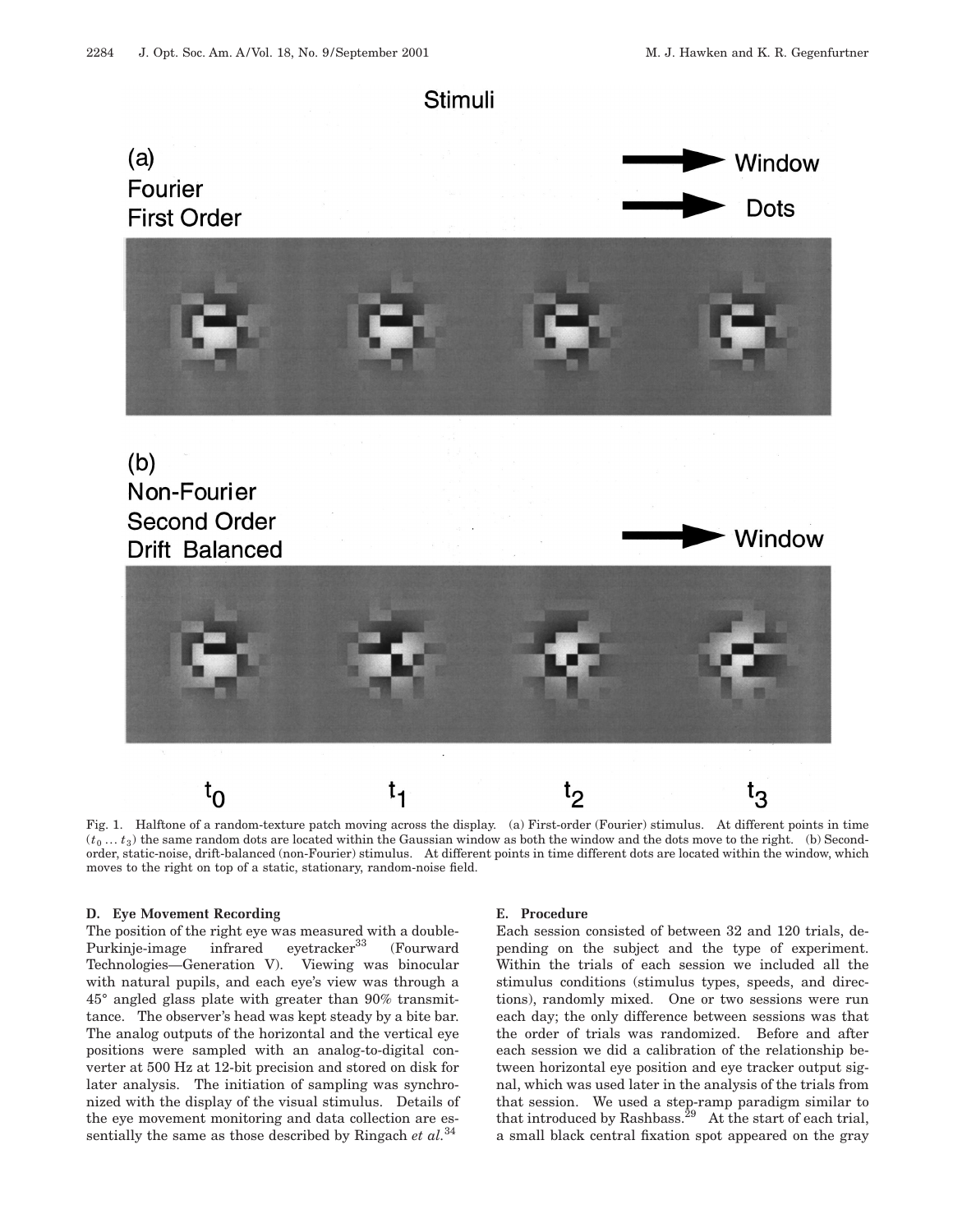background. After an unpredictable interval between 0.5 and 1 s, the pursuit target appeared to the left or the right of fixation; its contrast was modulated at 2 Hz during this period. At some time during the interval of 0.5 to 1 s, the fixation spot disappeared and the envelope of the target began to move to the left or to the right at a constant speed. In all experiments the speed was either 1°/s or 6°/s. All target movements were along the horizontal meridian. According to convention we call the trials where the stimulus moves across the fixation point "toward" trials and those where the stimulus moves away from fixation "away" trials. Total stimulus movement duration was 5 s for the 1°/s target condition and 1.8 s for the 6°/s target condition in the toward trials. Observers were instructed to maintain fixation on the central black spot until the target started to move and then follow the moving target with their eyes as rapidly and accurately as possible. It was made clear to the subjects that the target object was always the Gaussian envelope or window, and this was what they were instructed to follow. They were also asked to avoid anticipatory slowing as the target approached the edge of the screen.

For one set of experiments with 6°/s object motion we needed a longer excursion to get an improved estimate of the steady-state velocity. In this experimental paradigm the fixation spot first appeared at the center of the screen for 1 s, and then it jumped horizontally to the left or right to a location 2.6° from the edge of the screen. The subject was required to fixate at this new position. The target then appeared between the fixation point and the edge of the screen. At this stage the paradigm was the same as outlined for all other trials except that there was only toward movement. Using this method we obtained  $\sim$ 14° of horizontal movement for the 6°/s targets and were able to obtain estimates of steady-state responses that were not



pattern is shown on the *x* axis. The *y* axis indicates time. (a) First-order, Fourier motion: random dots and Gaussian window move in the same direction at the same speed. (b) Second-order, static-noise, non-Fourier, drift-balanced motion: the window moves across a static random-noise background. (c) Second-order, theta motion: the window moves across a random-noise background that moves at the same speed but in the opposite direction. This stimulus is perceived to move rightward, even though most of its Fourier energy is in the leftward direction. (d) Second-order, dynamic-noise, non-Fourier, drift-balanced motion: the window moves across a dynamicrandom-noise background. (e) First-order+stimulus: the random dots move to the right at twice the speed of the window. The solid arrow under each strip shows the dominant direction vector of first-order motion energy. The arrow to the right of the diagram marked ''window motion'' is the second-order-motion direction vector and is the same for all five conditions.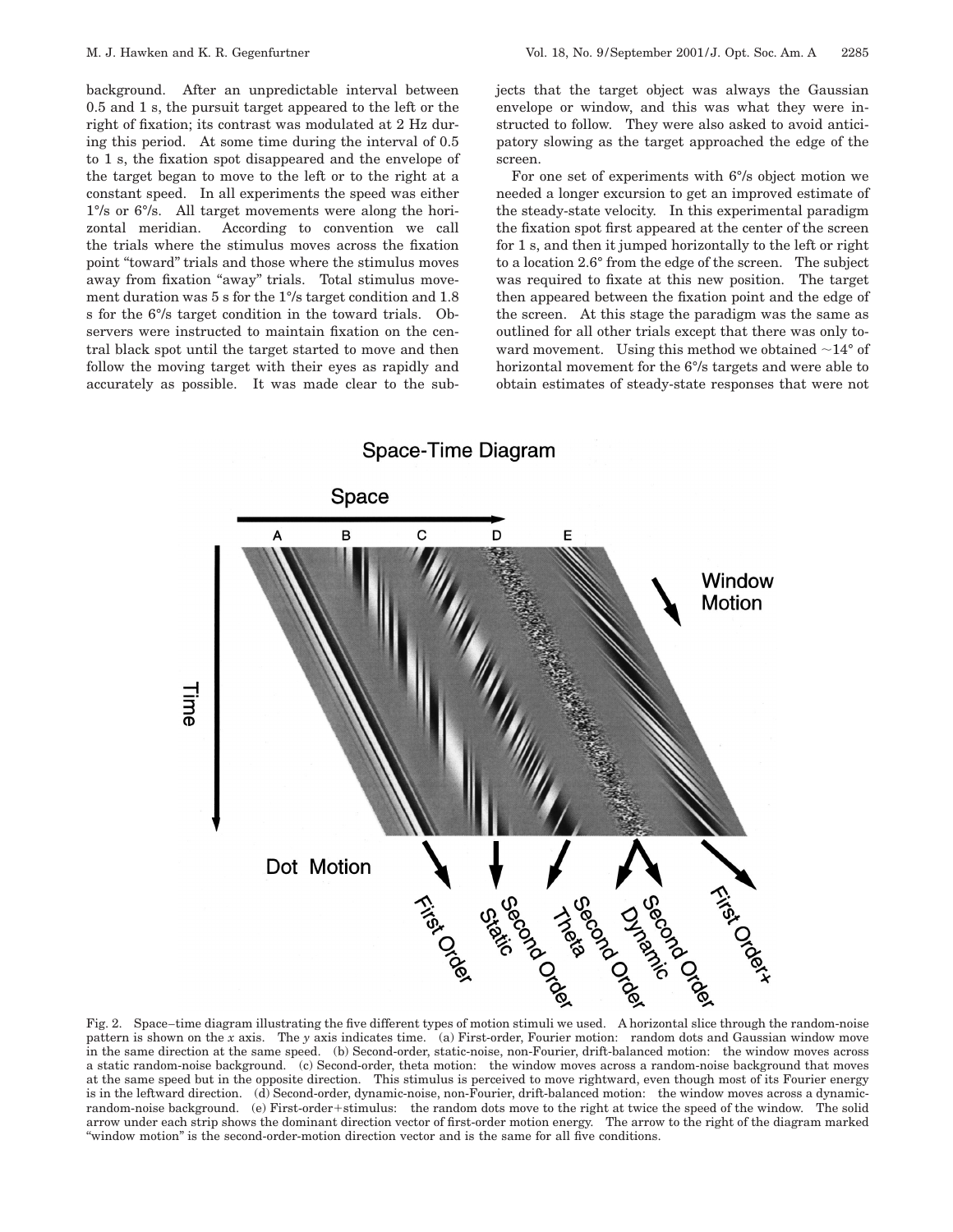so much influenced by anticipatory slowing (see Section 3).

#### **F. Analysis**

Traces for individual trials were stored on disk for off-line analysis. We recorded position traces for 500 ms before the onset of stimulus movement and for 500 ms after the cessation of stimulus motion. For the 6°/s stimulus conditions the position traces were initially filtered by a 130 point finite-impulse-response filter with a cutoff at 60 Hz. The position signal was differentiated to produce a velocity trace, which was then smoothed by the same finiteimpulse-response 60-Hz low-pass filter. For the 1°/s traces we used a filter with a more gradual highfrequency roll-off, a Gaussian, with a time constant of 20 ms (corresponding to 50 Hz). We chose the filters such that they would attenuate the higher frequencies but not alter the parameters that we extracted from the traces, especially the initial peak velocity. We detected saccades in each trace by compiling a histogram of the instantaneous velocities for each trial and then computing the limits for detection of velocities above and below the dominant velocity distribution. This method leads to a more conservative criterion than does a fixed-velocity or fixed-acceleration cutoff, which are frequently used in saccade-detection algorithms. It also leads to a criterion that is tailored for the different stimulus speeds; i.e., the cutoff is much lower for the slow stimuli (mean 2.4°/s) than for the fast stimuli (mean 12.2°/s), depending not only on the mean pursuit velocity but also on its variance. By using this more conservative method we could detect all large saccades and the majority of microsaccades, while the inclusion of  $\pm 3$  standard deviations of the velocity distribution virtually excluded false positives. That the algorithm removed all saccades was confirmed by visual inspection of each trace. A period of 16 ms before and a period of 70 ms after a saccade were also excluded from further analysis, as were pursuit segments in between saccades that were shorter than 50 ms. Saccades produce an overshoot in the recorded trace with use of the Purkinje-image eye tracker owing to the movement of the lens with rapid accelerations, which overshoots eye position.35 In the analysis of pursuit, we excluded the saccade, including the overshoot, so this artifact does not influence our results.

The onset of pursuit was detected with a method similar to that used by Carl and Gellman. $36$  After the onset of stimulus motion, we looked for the first 40-ms period in which the eye velocity over the whole 40-ms period was greater than a critical value. The critical value was computed as the mean plus 1.96 times the standard deviation of the eye velocities during fixation. We fitted a straight line to the velocity trace for a 64-ms interval after onset, beginning at the onset of the 40-ms period. The intercept of this regression line with the time axis was defined as the latency. Neither this method nor any other method that we tried worked well for the eye velocity traces generated in response to 1°/s object motion, where the exact point of initiation is often poorly defined. For this reason we have not presented a detailed analysis of the latency for the slow traces. Rather, we have relied on the latency obtained from the average traces. Further, with averaging, it is customary to use the initiation of pursuit as the point of alignment for the velocity traces. We followed this procedure only for the 6°/s traces. Owing to the imprecision of the initiation for 1°/s traces we chose to align the averages for the 1°/s traces with the onset of stimulus motion.

We analyzed acceleration during the first 120 ms following the onset of the eye movement from the velocity traces according to the methods outlined by Lisberger and Westbrook.30 Acceleration on an individual trial basis was analyzed only for the  $6\%$  object motion condition: We estimated acceleration from each velocity trace during four 30-ms time segments after the onset of movement (1–30 through 91–120 ms) and fitted a linear regression to each segment. Any traces with a saccade during the acceleration phase were not included in the analysis of the acceleration phase of pursuit. The eye acceleration period in the trials with 1°/s object motion is not well defined on individual trials, and consequently analysis over segments during the first 120 ms is not meaningful. We averaged individual traces for the 1°/s stimulus condition with the traces aligned to the stimulus onset in order to obtain estimates of acceleration. $36$  The profile of the averaged eye velocity in response to the 1°/s object motion can be seen in Fig. 5(a) below.

Any traces where the algorithm returned a value of latency that was less than 50 ms were not included in the analysis, as we assumed the subject was making anticipatory eye movements.37–<sup>40</sup> We also excluded traces from the analysis where there was a saccade to the target position before the onset of motion, thus eliminating trials where the subject made a saccade to the stationary target before it started to move.

Steady-state velocity was estimated during the period 1.5–2.5 s after the onset of motion for the targets moving at 1°/s and for the period 750–1250 ms for the targets moving at 6°/s. The periods corresponding to a saccade were omitted from the data used for calculating the average velocity. For the 1°/s stimuli it is clear from the inspection of the traces for all subjects that the initial overshoot in velocity that often accompanies the onset of pursuit is complete by 1.5 s, and there is little or no anticipatory slowing before 2.5 s. On the other hand, there is clear anticipatory slowing for targets moving at 6°/s, which is discussed further in Section 3 along with an additional set of experiments in which we arranged for the target to move across nearly the whole width of the screen (14 deg) so that there was enough time to reach the steady-state velocity. The total duration for the 1°/s condition was 5 s, and for 6°/s it was 1.8 s for the toward trials, which was extended to 2.33 s for some experiments (see Section 3).

For each trial we inspected the eye position and eye velocity traces, along with the stimulus time course, all of which were displayed graphically on the computer screen. Sections of the eye movement traces that were designated to be fixation, pursuit, or saccadic episodes were displayed in different colors. The latency, peak, and steadystate positions and values were also displayed. Traces that did not conform to the criteria outlined above or where the lock of the eye tracker was lost during an individual trial were excluded from further analysis. For the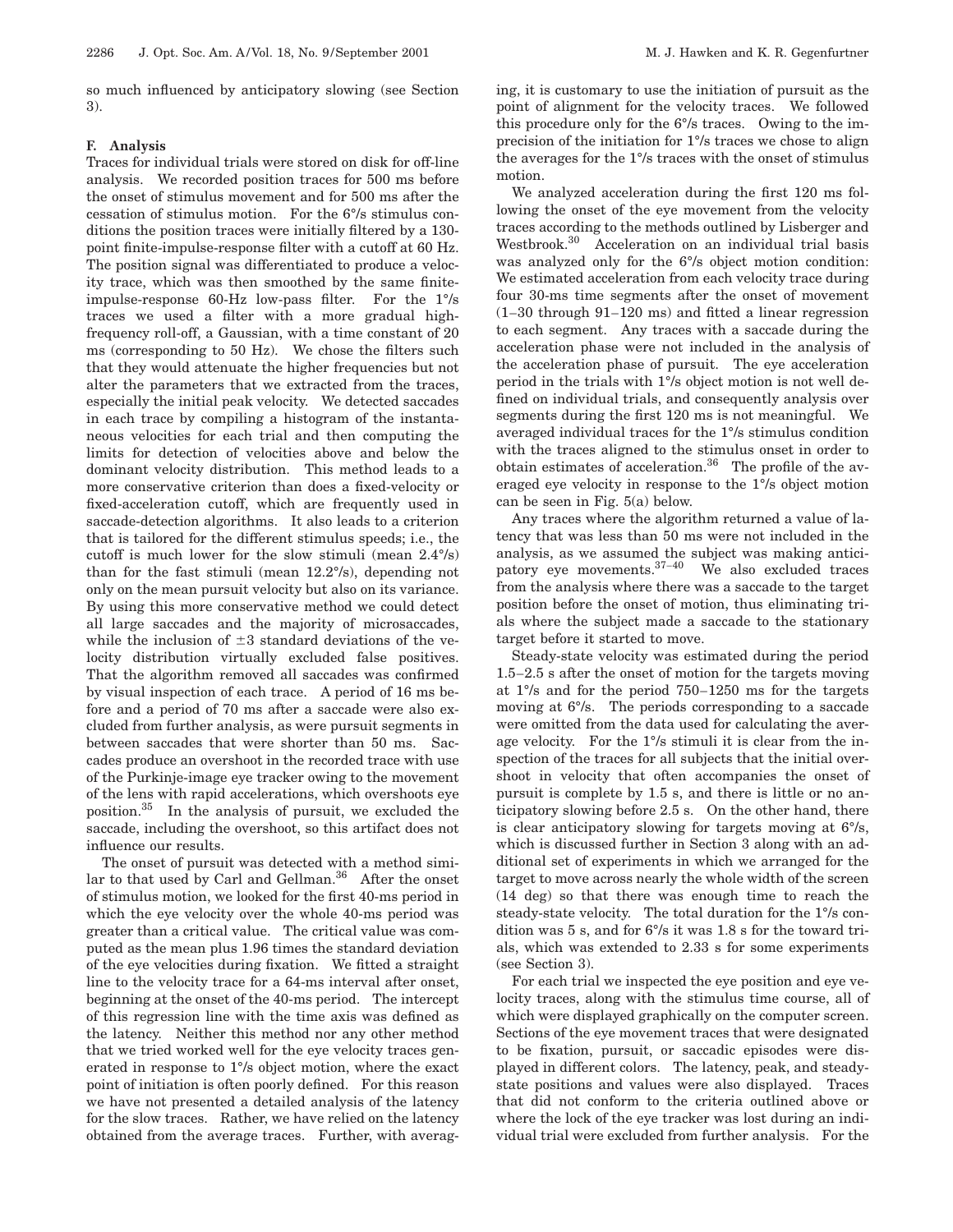three subjects in the main series of experiments (JZ, NH, and MH) the total number of trials in the toward direction was 380, 416, and 780, respectively. The number of trials that met the criteria was 218, 304, and 698, respectively, corresponding to an average number of trials per data point in Figs. 6–9 (below) of 22, 30, and 68 for each subject (JZ, NH, and MH). In the contrast experiments (Fig. 10 below) the total number of toward trials in the 1°/s condition was 364 for MH and 338 for BS. The number of trials that met the criteria were 305 and 226 for MH and BS, respectively; this corresponded to an average number of trials per data point in Figs. 10(b) and 10(c) (below) of 28 and 21, respectively for each subject. For the 6°/s condition [Fig. 10(a) below] the total number trials was 332, of which 227 met the criteria, resulting in 38 trials per data point.

# **3. RESULTS**

#### **A. Individual Eye Position and Velocity Traces**

Figure 3(a) shows a representative eye movement trace for observer MH recorded during the pursuit of a standard first-order Gabor patch moving at 1°/s. The contrast of the texture elements was 37.5%, which was greater than ten times the contrast required for the identification of the direction of motion of the same patch. The target appears as a stationary Gabor patch with the contrast of the texture modulated at 2 Hz. This is shown by the dashed stimulus-position trace below the eye position trace. The subject is fixating a small spot in the center of the screen at this stage. The target then begins to move at a constant velocity toward the fixation spot, and after approximately 170 ms, the characteristic pursuit latency for this type of target, the subject initiates a pursuit movement that captures the approximate center of the target and holds it in the center of gaze using smooth pursuit interspersed with small saccades. In the velocity profile for this suprathreshold target there is an initial acceleration followed by a relatively constant velocity for the smooth-pursuit segments. The saccades are shown by the abrupt changes in velocity; these were automatically detected and removed from the traces before the pursuit analysis.

Figure 3(b) shows the eye position and velocity traces for a single trial in which the stimulus was a first-order target moving at 6°/s. In the position trace it can be seen that the observer holds steady fixation during the period that the target is stationary, and then when the target begins to move, the subject captures the target as it moves toward fixation and is able to pursue it at a velocity close to the target velocity.

The position and velocity traces for two individual trials of subject MH tracking second-order targets (secondorder static condition, Fig. 2, bar B) are shown in Fig. 4. The traces in Fig. 4(a) show pursuit in response to an ob-



Fig. 3. Example traces of pursuit to first-order motion stimuli. All individual pursuit trials are for subject MH. Contrast was 37.5% for all stimuli. The lower traces show the stimulus position and eye position before and during stimulus motion. The upper trace shows stimulus velocity and eye velocity. The saccades in the velocity traces are truncated, but the full extent of the saccades is shown in the position traces. (a) 1°/s object motion stimulus. In general, there is consistent initiation reaching a peak velocity of just greater than 1°/s, and then pursuit proceeds during the steady-state phase with a gain close to 1. Note that there are a number of small corrective saccades. (b) 6°/s object motion stimulus. After the latency there is a clear acceleration phase with a velocity overshoot followed by a steady-state region with a velocity close to 1.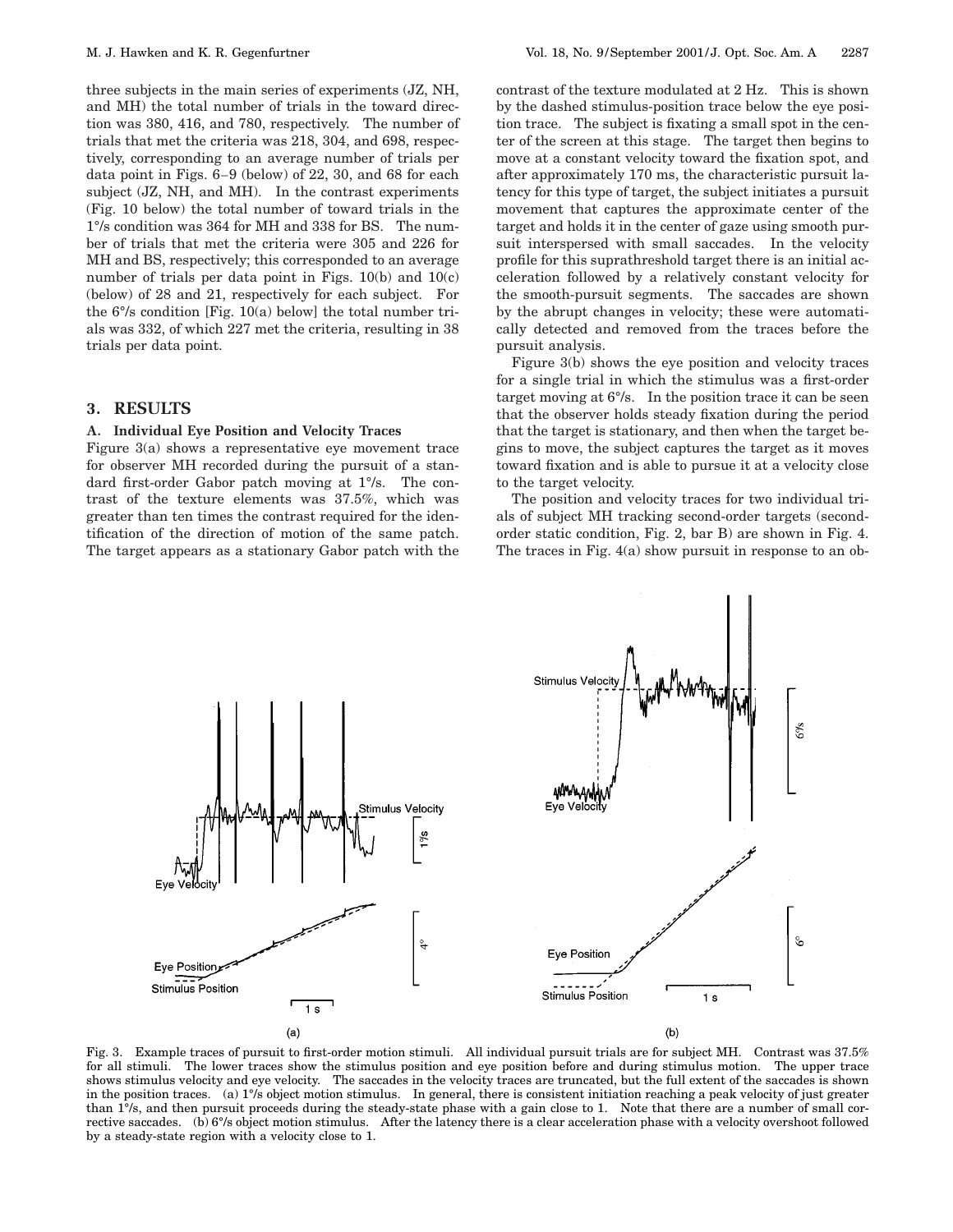

Fig. 4. Example traces of pursuit to second-order non-Fourier motion stimuli. All details are the same as given in Fig. 3. (a) 1°/s object motion stimulus. (b) 6°/s object motion stimulus.

ject moving with a velocity of 1°/s. There is a clear initiation followed by a number of segments of pursuit that have low-velocity gain. Frequent saccades are used to maintain the center of gaze close to the center of the target. Comparison with the trace shown in Fig. 3(a) makes it clear that the pursuit is seriously compromised for the second-order object. When the second-order object moves at  $6\%$  the initiation of pursuit is rapid, and subsequent pursuit velocity is well matched to the stimulus velocity [Fig. 4(b)]. In Subsection 3.B the responses are quantitatively assessed at each stage of pursuit across the different stimulus conditions.

# **B. Average Eye Velocity**

For each target velocity we averaged the eye velocity traces of all the toward trials where the pursuit response was not initiated with a saccade. For averaging the eye velocity in the 1°/s stimulus condition all the traces were aligned at the stimulus onset, whereas for the 6°/s stimulus condition the traces were aligned with the onset of pursuit. It should be noted that the alignment was done for averaging only in the 6°/s condition; for trial-by-trial latency analysis (Fig. 7 below) the individual traces were aligned to stimulus onset.

# *1. Speed 1°/s*

For a target velocity of 1°/s the average pursuit response to the standard first-order target shows an initial acceleration followed by an overshoot in eye velocity beyond the target velocity until the eye movement settles to a steady-state velocity, which is, on average, just below the target velocity. When the texture moves in the same direction as the envelope but at twice the speed (first $order+)$  there is initially an overshoot in velocity that approaches the velocity of the texture followed by a steadystate velocity that is greater than that of the standard first-order target. The overshoot is seen in many of the individual traces but is masked in the average trace because it is asynchronous from trial to trial. For the static second-order motion target there is an initial response or peak velocity that undershoots that of the target. The subsequent steady-state eye velocity is substantially lower than the target velocity [Fig. 5(a); the dashed line shows the target velocity]. The other second-order targets also show the same trend across the three subjects. When the random texture is changed on each frame, the dynamic second-order condition, the initial eye velocity lies between the first-order and the second-order static conditions, and the steady-state eye velocity gain is greater than for the static condition. Nonetheless, pursuit gain is still severely disrupted, with an average gain of approximately 0.5. When the first-order motion of the texture is in the direction opposite to that of the motion of the envelope (theta motion), then the initiation of pursuit to the envelope is slowed substantially and the average eye velocity is lower than for the second-order static condition. In fact, on some trials the first-order motion of the texture dominates at the very earliest time, and the movement is in the direction opposite to that of the window. This is seen as a diphasic episode at the beginning of the averaged theta trace in Fig. 5. The initial response on individual trials did not fall into two distinct response types, one in the direction of the first-order texture mo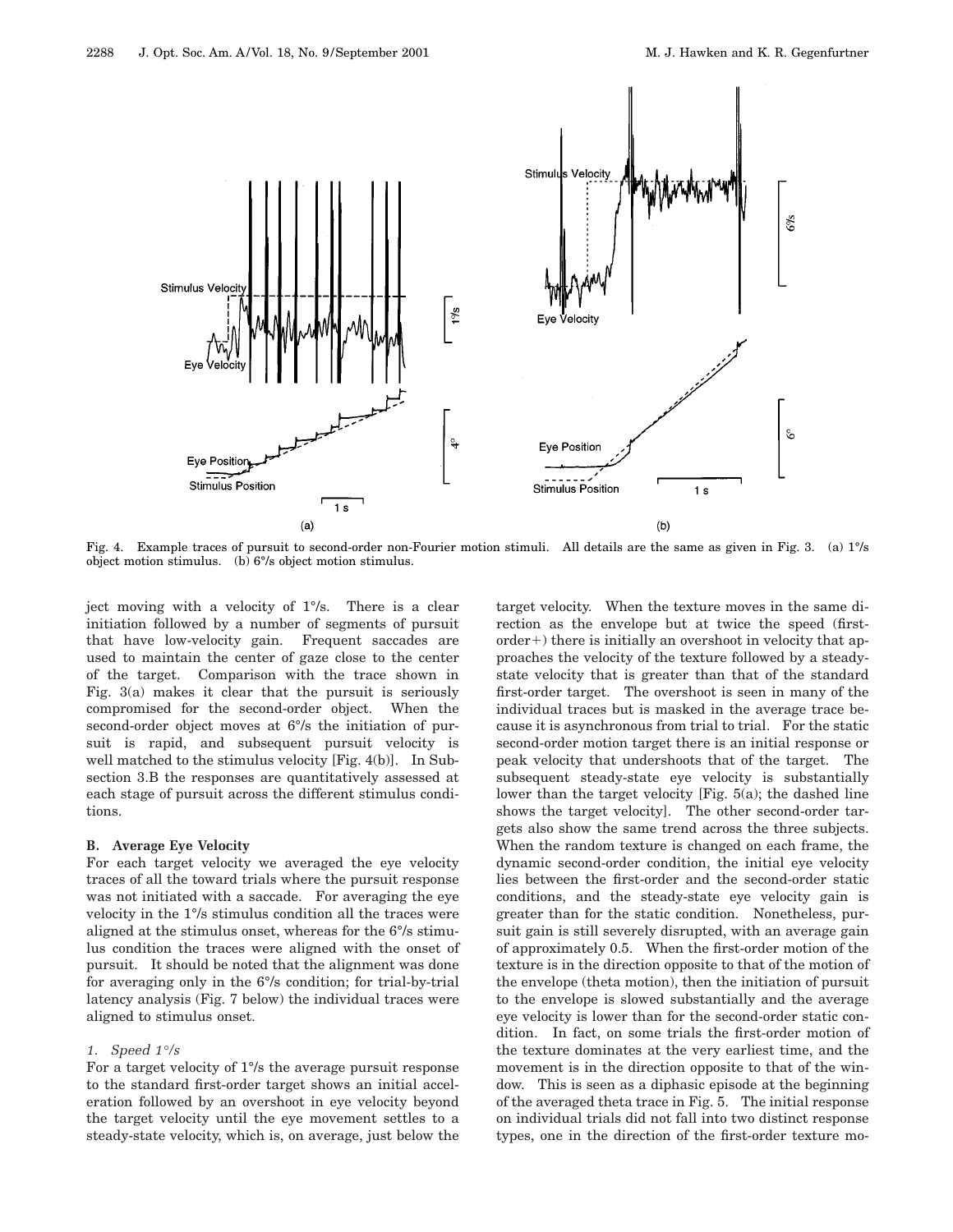tion and another in the direction of the second-order motion, rather there was a continuum of responses.

#### *2. Speed 6°/s*

When the target speed is  $6\%$  the differences in the averaged eye velocity traces [Fig. 5(b)] in response to first- and second-order motion targets are small. In the initiation phase of pursuit there are small but significant differences in latency and acceleration, but these differences across the different stimulus conditions are much smaller than those seen in response to the same stimuli moving at 1°/s. The peak and average eye velocities show a small but significant reduction in gain, of  $\sim$ 15%, for secondorder targets compared with that of first-order targets.

# **C. Pursuit Phases**

Pursuit eye movement responses can be divided into a number of phases.41 We will consider measures of the eye movements that characterize three phases: (1) The initiation phase, which is predominantly open loop, depending primarily on the visual motion signals<sup>42</sup> especially for the fast speed. Measures that characterize the initiation phase are pursuit latency and eye acceleration during the first 120 ms after the beginning of pursuit. The period chosen as open loop depends on the average latency for pursuit initiation, the initial target velocity, the primate species (monkey or human), and the type of pursuit target.30,36,43 Consideration of these factors suggests that 120 ms is an appropriate choice for our experimental conditions. (2) A transition phase that is thought to be influenced by both the initial visual motion signals driving the open-loop phase and the first internal feedback signals. The transition phase can be partly characterized by the maximum eye velocity reached just after initiation. (3) The steady-state phase during which the pursuit eye movement is closed loop. It depends on a number of factors including velocity and position error signals.

#### *1. Initiation*

The initiation of pursuit depends on a number of stimulus features. For example, eye acceleration to small spots depends on both the target velocity and its contrast.<sup>30</sup> Here we wished to determine whether the stimulus type played a role in influencing the initiation phase. Therefore we kept the contrast of the texture elements constant at 37.5%, greater than ten times threshold for the identification of the direction of motion, and compared the eye acceleration between stimulus types. An analysis of the acceleration for individual traces when the stimulus object moved at 1°/s proved to be complicated because of the problems defining the pursuit latency (see next paragraph). Hence we are not presenting acceleration results for the 1°/s stimulus condition. The average eye acceleration for the five different stimulus types with the object moving at 6°/s is shown in Fig. 6. We found small differences between stimulus types during the initial acceleration period for subject MH, where there were sufficient trials to perform meaningful analysis. Pursuit initiation was analyzed in 30-ms intervals for the first 120 ms after pursuit onset (see Section 2). When these inter-



 $1<sub>s</sub>$ 

 $(b)$ 

ī.  $2<sub>d</sub>$ ろこ ול 100 ms

Fig. 5. (a) averaged eye velocity traces in response to 1°/s target velocity for all five motion stimuli that are shown in Fig. 1. Data are shown for one observer, MH. The dashed line shows the velocity of the stimulus envelope. The insets on the right show the initial portion of the response with an expanded time scale. The correspondence of the labels on the right-hand graphs to those on the left are  $1+$  = first-order+; 1 = first-order; 2d = secondorder dynamic;  $2s = second-order$ ;  $2t = second-order theta$ . (b) Averaged eye velocity traces in response to 6°/s target velocity. The labeling convention is the same as for (a).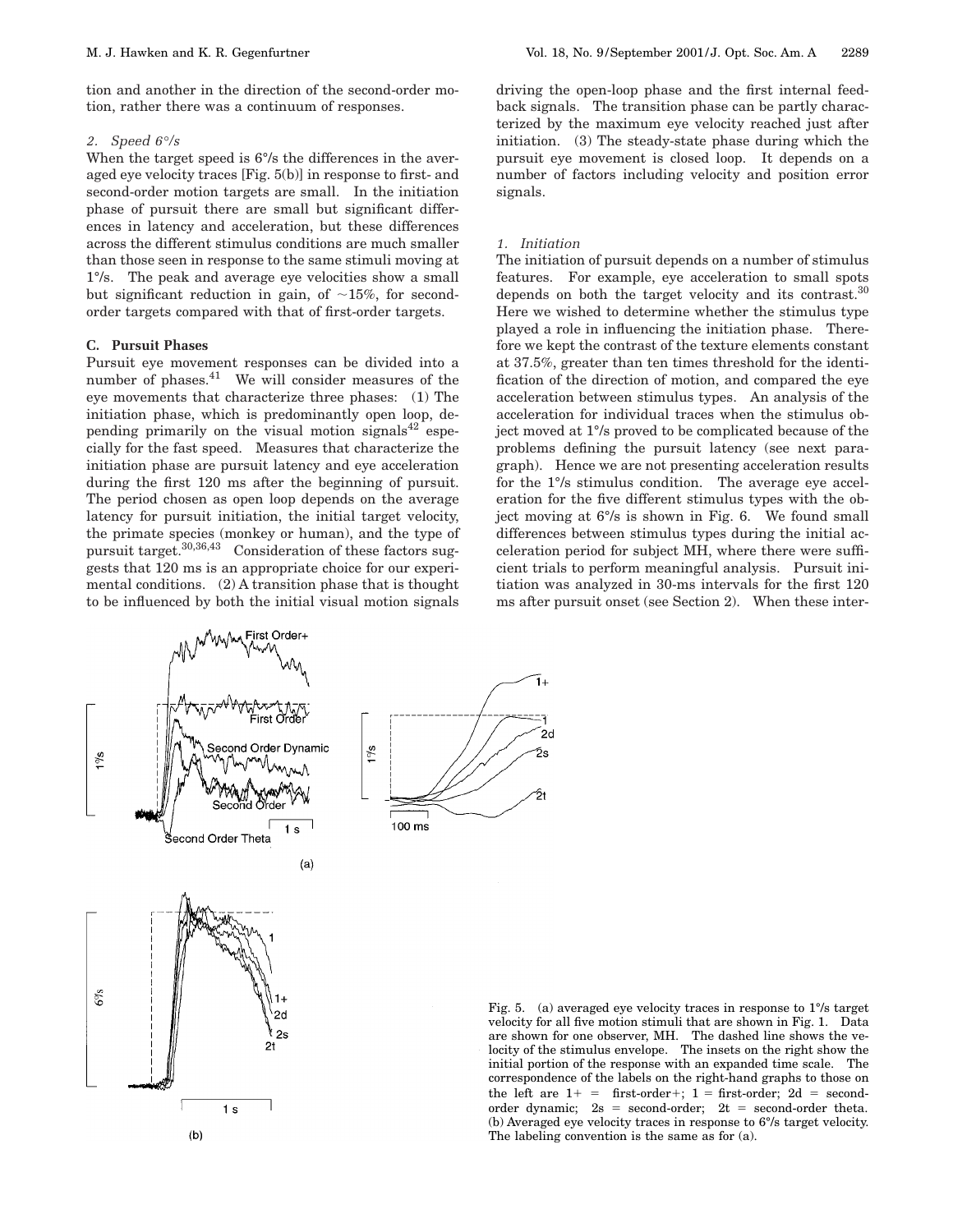

Fig. 6. Mean eye acceleration traces to 6°/s object motion stimuli for one observer, MH. The eye acceleration was averaged for all the 30-ms periods up to 120 ms after the initiation of pursuit. The height of the histogram bars is the mean, and the error bars are one standard deviation of the mean. The significance of the results of Student's *t* test between the first-order condition and other conditions are given above the error bars. \*\*\*,  $p < 0.001$ ; \*\*,  $p < 0.01$ ; \*,  $p < 0.05$ ; n.s. (not significant),  $p > 0.05$ .

vals were grouped together there was a 17% reduction in average acceleration for the static second-order motion condition compared with that of the first-order stimulus condition. A reduction of  $\sim 9\%$  was found for the dynamic condition and a 25% reduction for the theta condition.

For the 1°/s condition the latency on individual trials is often difficult to define either by visual inspection or by using an algorithm such as that used for the traces from the 6°/s condition. For this reason we chose to take the estimate of visual latency from the averaged responses. In the averaged velocity traces in Fig.  $5(a)$  there is a substantial increase in latency for the second-order condition compared with that of the first-order condition. Latency of pursuit initiation for the 1°/s stimulus condition was defined as the point where an eye velocity of 0.2°/s is reached. The latency difference between the traces from pursuit of the standard first-order target and the secondorder static targets were 50, 63, and 90 ms for JZ, NH, and MH respectively. Figure 7 shows the average latency of pursuit initiation for the five stimulus types in the 6°/s condition based on analysis of individual trials. The average latency for the two first-order stimulus types is between 150 and 175 ms across the three observers. There is a small increase in average latency for the static and the dynamic second-order patterns for all three subjects. The latency of pursuit initiation for the theta condition is always above 200 ms for all three observers. It should be noted that the latency for initiation for the theta condition is for pursuit in the direction of secondorder motion. Clearly, in the theta condition there is most often an initial pursuit acceleration in the direction of the first-order target motion with a shorter latency than the pursuit acceleration to the second-order stimulus motion.

#### *2. Transition*

The peak eye velocity that is reached during smooth pursuit of 1°/s targets is most often greater than the target velocity. The overshoot of eye velocity following the initiation stage is seen clearly in some of the average traces [Figs. 5(a) and 5(b)]. The peak velocity in the transition phase of the response is thought to be influenced by both the pure motion signal that dominates the open-loop response and the complex interaction of stimulus-driven responses and feedback that dominate the steady-state response of pursuit. We wished to determine whether there was a difference in the average and range of the peaks reached during the different stimulus conditions. Studying the peak velocities of pursuit of the different targets may be especially important for ascertaining the interaction between the pure motion signal and the signals derived during pursuit initiation. Furthermore, we noted that there was a tendency for the first segments of pursuit to approach a velocity that was closer to target velocity than later segments. This is likely to be reflected



Fig. 7. Latencies of smooth pursuit for three observers to the five different types of motion stimuli moving at 6°/s. All else is as for Fig. 6.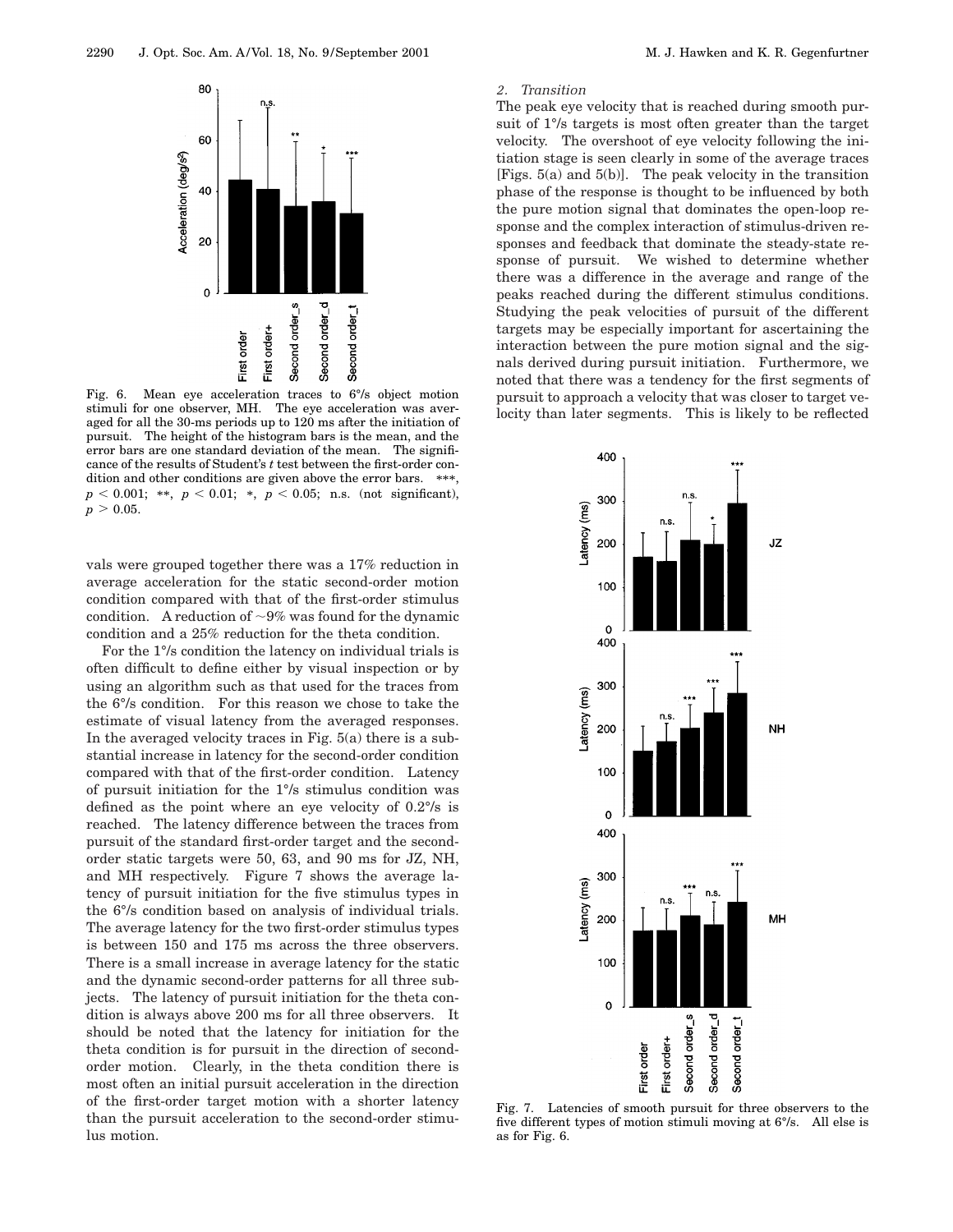

Fig. 8. Peak eye velocity for three observers to the five different types of motion stimuli. The left column shows data for 1°/s target velocity, and the right column shows the data for 6°/s target velocity. All else is as for Fig. 6.

in the peak velocity. Determining the peak velocity from the average traces [Figs.  $5(a)$  and  $5(b)$ ] gives an indication of the peaks reached on individual trials, but it is a reliable indication of the individual peaks only when the time course of the individual trials is similar. If the time course of the initiation and transition phases differs from trial to trial, then the peak eye velocity obtained from the average trace may not reflect the peaks found on individual trials. We determined the peak velocities reached on a trial-by-trial basis. Even for the 1°/s condition, where the pursuit latency is not well captured, it is still possible to obtain an accurate, reliable, and meaningful estimate of the peak velocity. The summary of the distribution of the peak eye velocity on an individual trial basis is given for the two target velocities in Fig. 8.

There are small but consistent effects of the stimulus condition on the peak velocity for the targets that moved at 1°/s. In the standard first-order motion condition all three observers show an overshoot amounting to 25–50% of the target velocity. For all three subjects the overshoot in the first-order  $+$  condition goes beyond that for the first-order condition.

For the second-order targets there is a reliable reduction in average peak velocity for all three observers compared with that of the first-order condition. The greatest effect is seen for JZ, with a reduction of the order of 50% for the static and theta conditions and of  $\sim 30\%$  for the dynamic condition. Smaller effects in the same direction are seen for the other two observers. There is a significant and consistent increase in peak velocity for the first $order+$  condition. These results suggest that the peak eye velocity is influenced by the interaction of the firstorder and second-order motion signals early in the processing of the motion information for the targets moving at 1°/s.

For the targets moving at 6°/s there is a small difference between the first- and second-order conditions for observer JZ (Fig. 8 top right), particularly for the static condition, and a small reduction in the average peak velocity for the other two observers (Fig. 8 right column, middle and bottom). This difference between the first- and second-order static conditions is significant ( $p < 0.001$ ) for all three observers. Interestingly, the first-order $+$ stimulus, which showed a large interaction between firstand second-order motion signals at 1°/s, does not influence the peak velocity much when the speed of the envelope is moving at 6°/s. The difference between the firstorder and first-order $+$  conditions is not significant for any of the three observers at the 5% level of significance.

## *3. Steady State*

Beyond the transition state the pursuit eye movements are in a closed-loop condition, where the eye velocity and



Fig. 9. Steady-state eye velocity for three observers to the five different types of motion stimuli. All else is as for Fig. 6.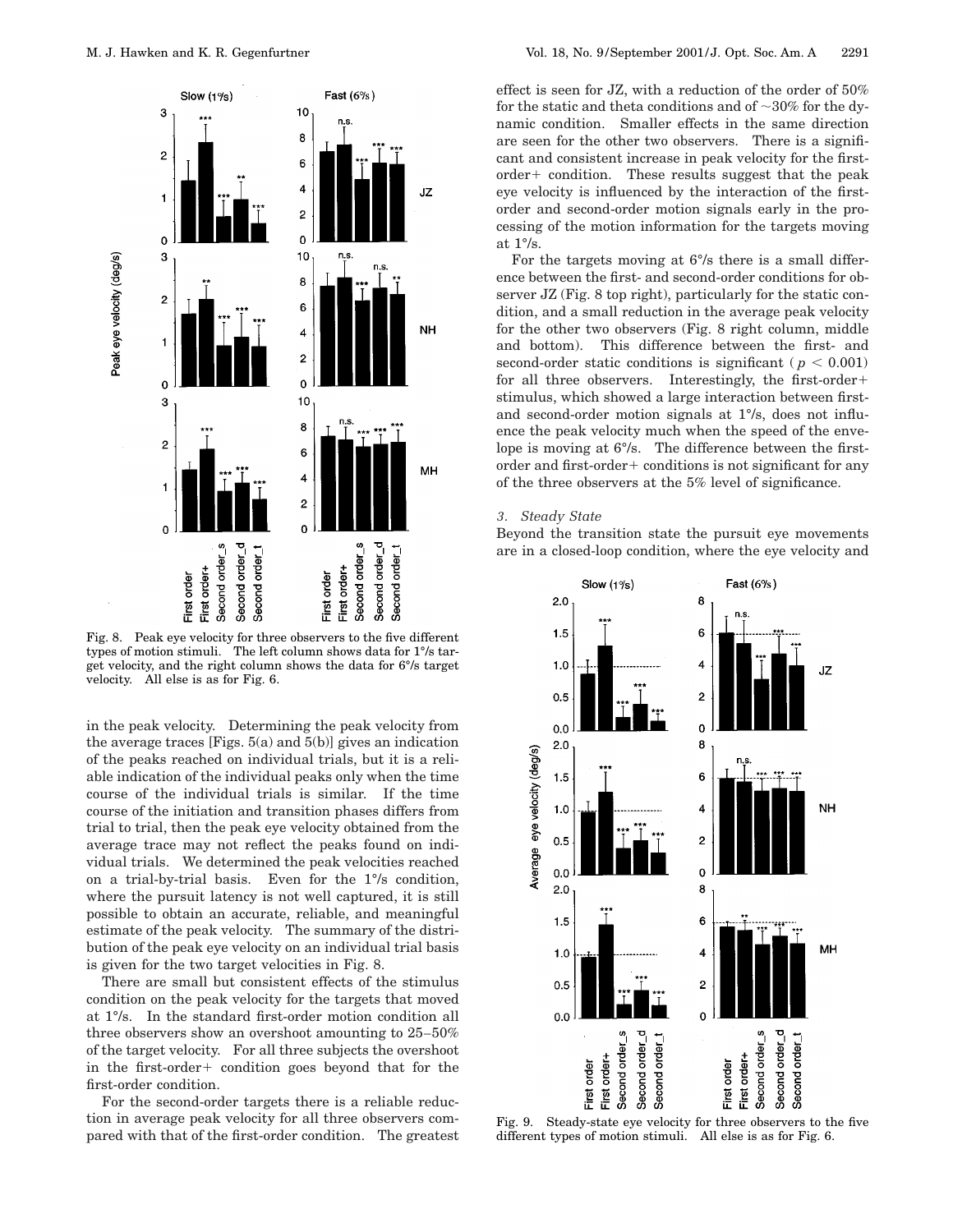position can be corrected by an error signal. In our experiments it is in the steady-state condition that we found the most pronounced differences among the different stimulus conditions. For the stimuli that had envelopes moving at 1°/s it is quite clear that the eye velocity reaches a steady state at  $\sim$ 1.5 s after stimulus onset. Thereafter the average eye velocity fluctuates near a constant value over the next  $1-2$  s [Figs. 3(a) and 3(b) and Fig. 5(a)]. We chose the period between 1.5 and 2.5 s for calculation of the steady-state eye velocity.

For the stimulus objects moving at 1°/s the steady-state gain for the first-order target is  $\sim 0.9$ , which is typical for a relatively high-contrast stimulus. There is a significant reduction in the steady-state velocity gain when the observers are pursuing the static, dynamic, or theta targets and a significant increase in gain when subjects view the first-order + target (Fig. 9, left column).

The steady-state velocity gain in response to secondorder targets is between 20 and 50% of the first-order gain, whereas the initiation and transition phases showed only relatively minor effects on latency and peak velocity. One possible explanation would be that expectation and memory effects contribute to these phases. Therefore we inserted two further control conditions in the slow trials. These were conventional first-order stimuli that moved at 2° or 3°/s. If there is an effect of expectation or memory on initiation and transition, then it should affect the relatively few 2°/s and 3°/s targets. In other words, we needed to discover whether having most of the trials at 1°/s would tend to make the initial pursuit velocity less than the target velocity for the unexpected  $2^{\circ}$  or  $3^{\circ}/s$ targets—a reduction in gain due to expectation.<sup>15,36</sup> We found no indication of reduced peak velocity or steadystate gain for these conditions.

When the stimulus objects moved at 6°/s there was a reduction in gain for all conditions (Fig. 9) that was highly significant for all conditions except the Fourier $+$ stimulus condition for twq of the three observers (JZ and NH). There were some individual differences in the magnitude of the effects, but the trends in the results were consistent across observers. The relative reductions in gain, however, are considerably smaller than for the 1°/s stimulus condition 50–95% of the first-order gain. It is particularly interesting to note that there is a small reduction in gain for the Fourier $+$  condition, which contrasts with the increase in gain shown by all three observers for the 1°/s stimulus condition.

For the targets moving at 6°/s there is no period when subjects showed a constant velocity for all the conditions. There was a significant amount of anticipatory slowing in all cases, as can be seen in the decline of the average velocity responses in Fig. 5(b) before the stimulus stops at the edge of the screen. For one observer (MH) we ran an additional set of experiments with longer ramps to get a better estimate of the steady-state period for the targets moving at 6°/s (data not shown). In these experiments the fixation point was repositioned after 1 s to the left or right to within 2.6° of the edge of the display. The target appeared always eccentric to the new fixation point and moved toward the fixation and the center of the screen. With 14° ramps the observer reached higher steady-state velocities before anticipatory slowing as the target approached the edge of the screen. Although there may be concerns that eccentric fixation would affect the pursuit eye movements, comparison of the results for the initiation and the transition phase of the eye movement response with central fixation and with eccentric fixation did not show any differences. In the steady-state condition there was a small improvement in the gain for all conditions in the experiment with the longer target ramps, suggesting that the anticipatory slowing does have an effect on the absolute level of gain. However, the differences across conditions remained almost identical for the two excursion lengths. These experiments indicate that there is a small but often significant difference in the steady-state response across stimulus conditions. The fact that the differences are so small can be seen as quite remarkable because the observer is capable of using the second-order motion information over and above the first-order motion information to drive pursuit. However, there is a rather conspicuous difference in the dynamics of the responses to first- and second-order targets. In particular, during the steady-state phase there is a systematic slowing for the second-order stimulus condition that is not seen in the eye velocity responses to first-order targets.

Another possible explanation for the relatively poor performance for second-order targets could be a reduction of the effective contrast. We devised a second series of experiments to explore this possibility.

#### **D. Effect of Contrast**

Contrast provides a control for first-order artifacts in the second-order stimulus. If it is the case that responses are due solely to a first-order motion artifact, then we should expect to see a large difference in the responses to high- and low-contrast conditions for the second-order motion targets. In particular, the response to the highcontrast second-order stimulus condition should resemble the response to the low-contrast first-order stimulus condition. We used a range of contrasts from just above threshold to 75% contrast. For the first-order 1°/s condition this corresponded to a 1.5-log-unit range of contrasts, while the range was 1.2 log units for the other stimulus conditions.

For the 1°/s condition there is a significant reduction in gain for the second-order condition that is independent of contrast. The mean average eye velocity gain for the 1°/s first-order targets rises from just below 0.8 for observer MH and 0.7 for observer BS at the lowest contrast, where the target and motion are just detectable, to  $\sim 0.9$  at 4% contrast and then remains constant across remaining contrasts [Figs. 10(b) and 10(c), solid squares]. The gain for the second-order static targets remains at  $\sim 0.25$  for observer MH and 0.4 for observer BS across all contrasts [Fig. 10(b), open squares]. It seems as if there is little or no first-order artifact in our second-order stimulus. The responses to the lowest-contrast first-order target do not resemble any of the responses to the second-order static target at any of the contrast levels.

For stimuli that moved at 6°/s we used the long excursion condition for both the first-order and the secondorder motion targets. In the steady-state response for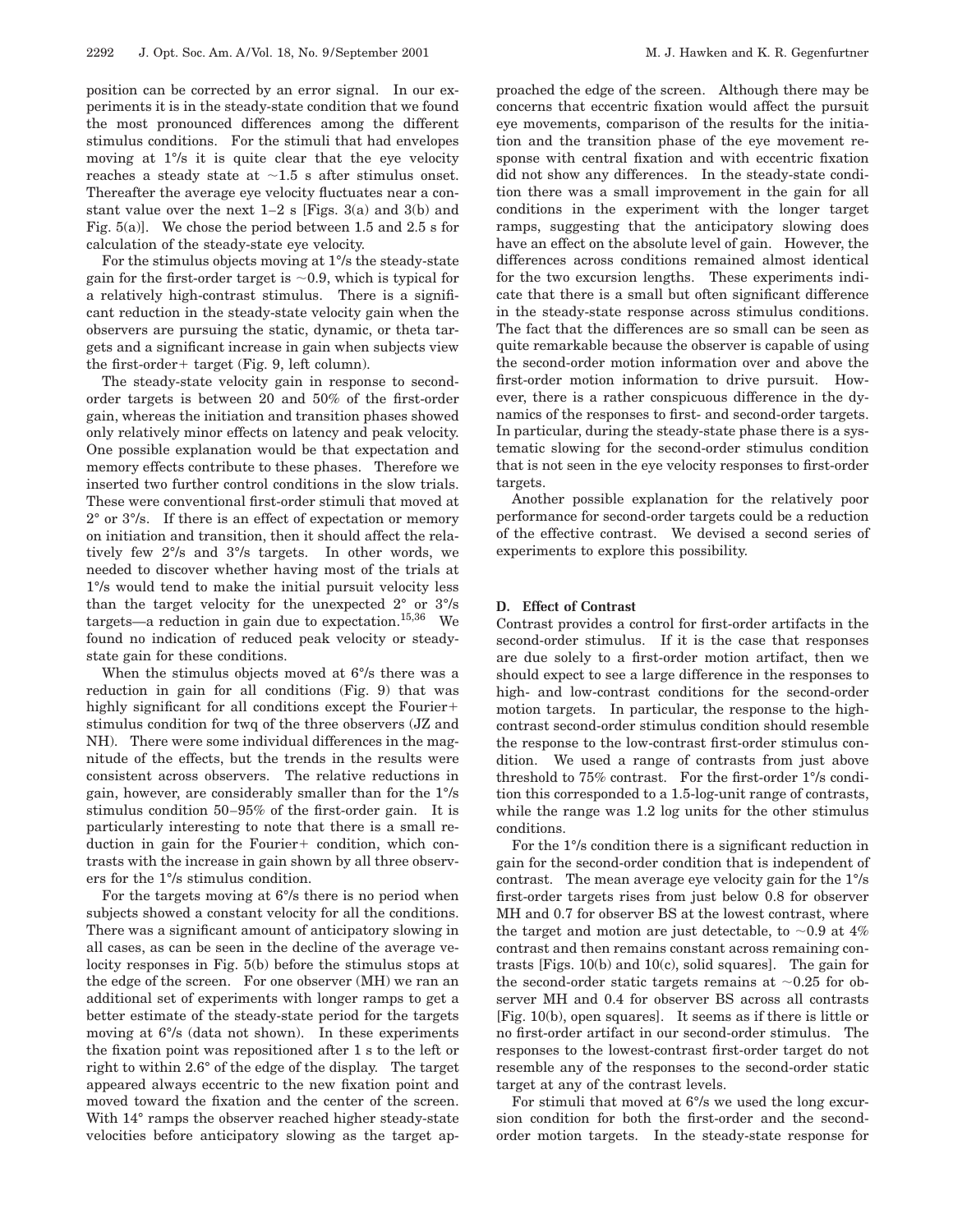the  $6\%$  condition [Fig. 10(a)] it is apparent that there is a lower gain for all the second-order targets, while the gain approaches unity across all contrasts for the first-order condition. There is no significant difference between contrasts for either the first-order or the second-order conditions when compared within condition.

# **4. DISCUSSION**

Compared with first-order motion stimuli, slow-moving second-order motion targets (1°/s object motion) elicit weak pursuit eye movements. Most of the foveation of second-order targets moving with 1°/s object motion is due to saccades [see e.g., Fig. 4(a)]. For static- and dynamic-noise texture elements, the steady-state pursuit gain was, on average, 0.28 and 0.46, respectively, compared with 0.95 for the first-order motion object (Fig. 9). Theta motion, where the first-order component moved in the direction opposite to that of the object motion, results in the lowest average gain, 0.23. However, the thetamotion condition does not show a steady-state eye move-



Fig. 10. Steady-state eye velocity as a function of contrast for first-order and second-order static targets. (a) Observer MH, stimuli moving at 6°/s; (b) observer MH, stimuli moving at 1°/s; (c) observer BS, stimuli moving at 1°/s. Solid squares, firstorder motion target; open squares, second-order motion targets.

ment in the direction opposite to that of the object motion as would be expected from a pure first-order motion detector. In the first-order+ condition, where the object is defined by texture motion at 2°/s, there is a significant interaction between the first- and second-order motion signals. The eye velocity gain with respect to the object motion is 1.37 across the subjects, which is both greater than the object motion alone (1°/s) and less than the pure firstorder motion signal (2°/s). In this condition the traces often show segments with smooth pursuit where the velocity is higher than the object velocity, and these segments are interrupted by "negative" saccades, which are saccades in the direction opposite to that of the object motion. The eye is ahead of the object owing to the faster pursuit linked to the texture, and it makes a correction, much like a catch-up saccade in the normal pursuit– saccade sequence seen in foveation of first-order motion targets. The segmentation of the eye movement response into pursuit and saccades can be very informative about the nature of interactions between the pursuit and saccadic systems<sup>44</sup> and deserves a more thorough investigation in our experimental conditions.

The results for moderate-velocity targets (6°/s) are different, at least in magnitude. The steady-state gain of the object motion was much closer to that obtained for the comparable first-order motion target (Fig. 9, right column). The average gain for the static, dynamic, and theta conditions was 0.71, 0.85, and 0.77, respectively, across the three observers compared with a value of 0.99 for the first-order motion target.

# **A. Comparison with Other Studies**

Butzer *et al.*<sup>26</sup> investigated pursuit to targets moving at 4 and 9°/s. Under both of these conditions the gain of pursuit was close to 1 for both first- and second-order stimuli during the steady-state phase. Pursuit after an initial saccade was impoverished for second-order targets especially at  $9^{\circ}/s$ . A later study on pursuit initiation<sup>27</sup> reported that the gain during initiation to second-order stimuli was reduced. Our results show that at 6°/s, a velocity in between the two velocities used by Butzer *et al.*, <sup>26</sup> acceleration is mildly compromised (Fig. 6) and the latency is longer for second-order object motion (Fig. 7). Inspection of the average traces for the theta motion condition show that the initial pursuit is an acceleration component in the direction of the first-order motion, opposite to that of the second-order motion; therefore two competing responses are interacting, which may account for the lower acceleration seen for theta motion.

Harris and Smith<sup>28</sup> showed that second-order stimuli do not elicit optokinetic nystagmus (OKN). However, as pointed out by Butzer *et al.*,<sup>26</sup> there are at least three important differences between OKN and pursuit: For OKN there are different neural subsystems, different stimulus quality, and no foveal viewing. Even though the range of speeds for the OKN stimuli used by Harris and Smith<sup>28</sup> was between 3° and 20°/s, which spans our moderatespeed condition, the other differences between pursuit and OKN must play the critical role in producing a moderate gain for pursuit and almost zero gain for OKN.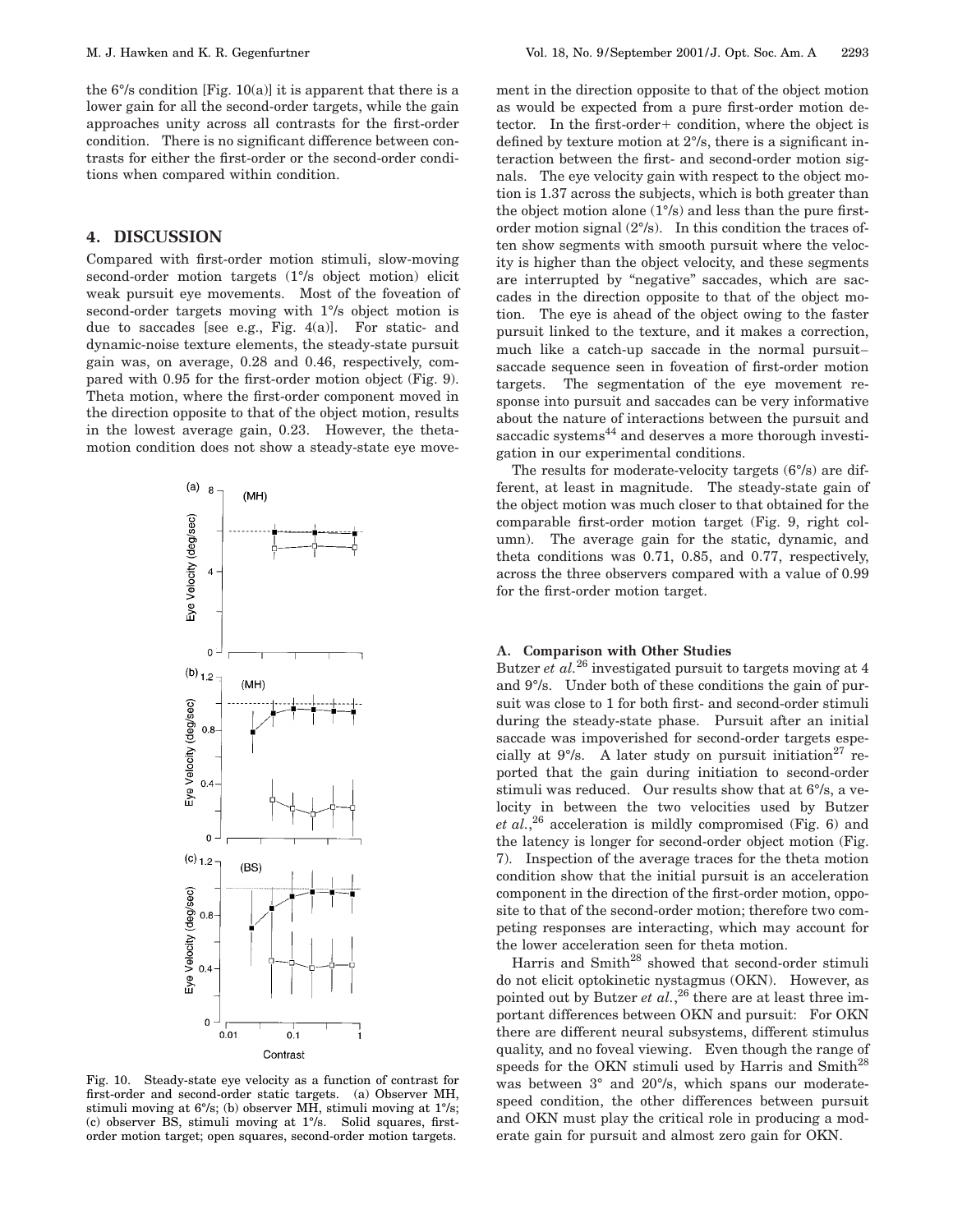Our results for slowly moving stimuli agree with psychophysical results by Seiffert and Cavanagh, $45$  who found that positional displacement was the main cue for determining the speed of slowly moving second-order stimuli. For first-order motion there is good evidence for velocity-tuned detectors.<sup>46</sup>

# **B. Motion at 6°/s**

Experiments comparing the initiation of pursuit with and without stationary textured backgrounds have shown that there can be a delay in the initiation phase of pursuit for first-order motion in a step-ramp paradigm<sup>47</sup> in the presence of a textured background, even when the background is not directly in the motion path of the dot. So there is accumulating evidence that even the initiation phase of pursuit can be modulated under a variety of stimulus conditions (Fig. 6). In our theta condition it is not until 50–100 ms after the initial first-order response that the second-order motion dominates the pursuit eye movement. Thus it might be the case that initiation to second-order motion is slowed by the first-order motion component. This seems to be the case in our experiments.

During the steady-state phase of pursuit there was a small but consistent reduction in gain for the  $6\%$  pure second-order targets compared with a gain of almost 1 for the first-order condition. Also, the theta-motion stimulus shows a clear domination of the smooth pursuit by second-order motion, and it is not maintained by a succession of saccades as would be expected if the first-order signal dominated and the foveation of the object was maintained solely by saccades. The dominance of the secondorder motion is consistent with the findings of Butzer *et al.*<sup>26</sup> even though the exact level of gain is lower under our stimulus conditions. The first-order+ condition that had a 12°/s carrier inside a 6°/s window did show a gain of almost 1 for the second-order object motion. Yee *et al.*<sup>48</sup> reported that pursuit gain for a small spot was greater than 1 when an optokinetic surround moved at a greater velocity than but in the same direction as the target. In this case negative saccades were used by the observers to keep the pursued target foveated. In our 6°/s first $order+$  condition we did not observe a gain higher than 1 or negative saccades. Collewijn and Tamminga49,50 reported that a stationary textured background produced a small reduction in the smooth-pursuit gain for small foveal targets. With voluntary selection of a moving field on a stationary background the reduction in gain by the background is eliminated. $51$  We find a similar result for all our second-order conditions for targets moving at 6°/s (Fig. 9). However, in Collewijn and Tamminga's experiments, smooth-pursuit gain to an imaginary centroid of two vertical line segments 5° eccentric from fixation in triangular motion at 6°/s over a stationary textured background was reduced by a much larger amount than for foveal targets, from approximately 0.9 to 0.6. Collewijn and Tamminga<sup>50</sup> argue that the difference between the two conditions is due to a dominance of the foveal retinal representation of the stationary background. This is closest to our second-order static condition, which does show the largest gain reduction in both peak eye velocity (Fig. 8) and steady-state eye velocity (Fig. 9).

The effects of contrast can be highly instructive. If there is a similarity in the form of response as a function of contrast for two stimulus types, it is consistent with a single underlying process. The observations that for 6°/s targets both first- and second-order motion show very similar dependencies on contrast (Fig. 10) indicates that a similar process may underlie the generation of the motion signal that is driving pursuit. How the signals from these two motion stimuli combine and interact is not clear. Simple explanations for the results of the 6°/s stimulus such as motion averaging between first- and second-order motion signals with equal weighting are ruled out by the results of Butzer *et al.*<sup>26</sup> and our own study. Other rules that allow for unequal weighting of first- and second-order signals could account for the results, but the weights for the theta-motion condition or the first-order + condition would need to be quite different. An alternative explanation whereby the first-order motion provides motion energy that increases the gain of the second-order system irrespective of the speed does not seem to fit the data, because in this case we would expect to see the first-order  $+$  and theta-motion conditions result in the same gain, and they do not. Further experiments are needed for us to understand how the signals generated by these motion stimuli combine.

## **C. Motion at 1°/s**

Kowler *et al.*<sup>52</sup> found that a static background did not impair the smooth pursuit of small slow-moving bright dots and that a slow-moving dot-field did not impair fixation. Performance in either condition was dependent on instructions to the observer. Collewijn and Tamminga<sup>49</sup> found a modest reduction in smooth-pursuit gain of a foveal spot on a structured background, and, in a later study, Collewijn and Tamminga $50$  found a more pronounced effect if the pursuit target was defined by peripheral stimulus elements. In our experiments the observers were instructed to follow the window, and the window was defined by the second-order motion characteristics that are in foveal vision. The initiation phase and the steady-state phase of pursuit were both clearly compromised for the second-order targets. Although there was an initial response, as seen in the average traces (Fig. 5), the average acceleration was poor and the peak speed seldom overshot the stimulus speed, which is characteristic of the response to first-order motion. So as far as we are able to measure it, the initial open-loop phase of the response to slow-moving second-order motion is more compromised than for the faster-moving objects. During the steady-state the gain is low compared with that seen for first-order motion, and it does not improve with contrast  $(Fig. 10)$ . The first-order + condition results in a significantly higher gain than the first-order condition even though the observers have been instructed to concentrate on and follow the motion of the object. This suggests that the first-order motion dominates in the 1°/s condition and cannot be overcome by instructions. One simple explanation is that there is only a very weak second-order motion signal generated by slow-moving second-order targets that is available to pursuit.

The static texture condition shows a lower gain than the dynamic texture condition for all three observers [Fig.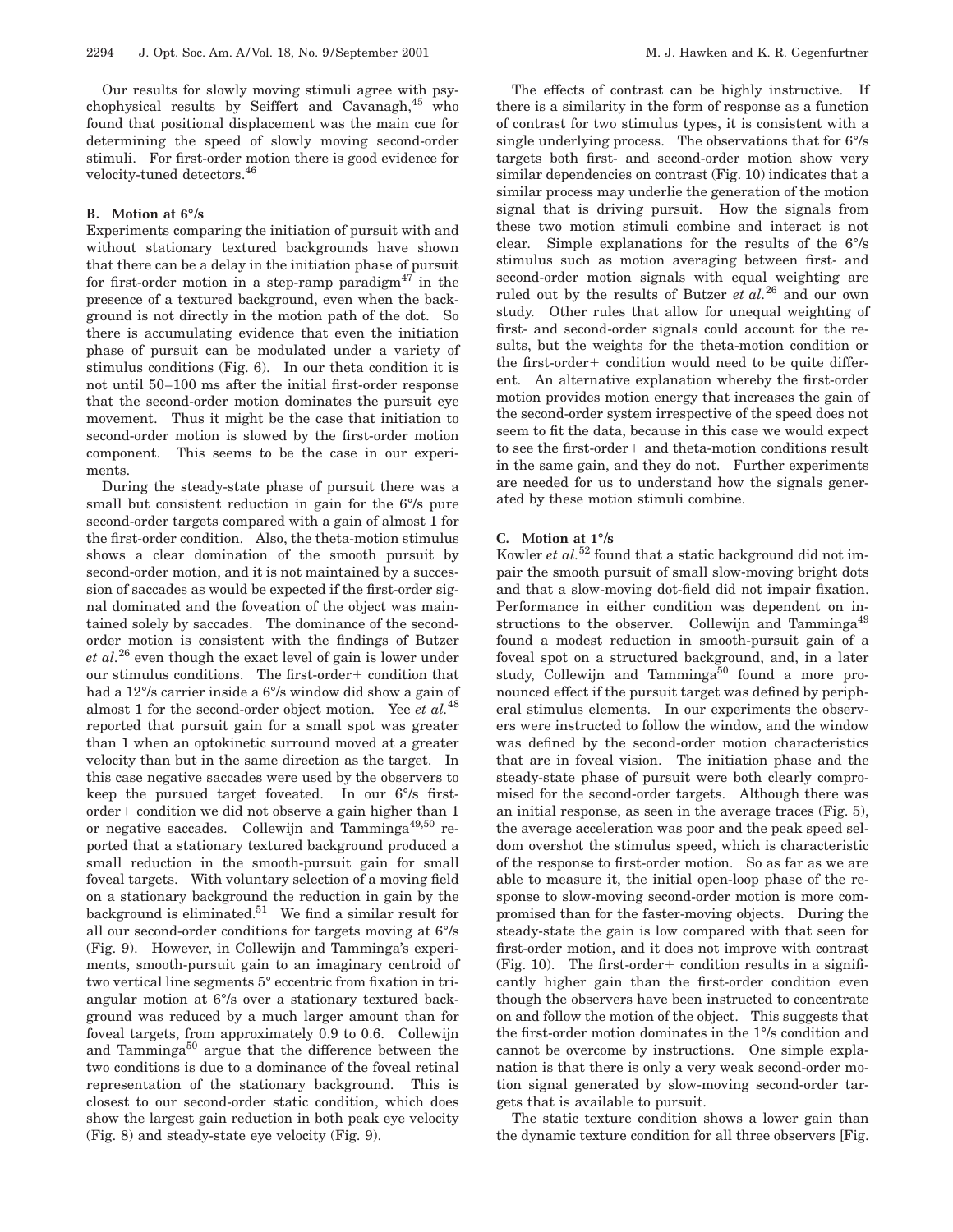8(a)]. The static condition might include a fixation signal that is acting to reduce the gain of the second-order motion signal, whereas in the dynamic texture condition this potential fixation cue is not present, and consequently the gain is higher. The low gain of pursuit is compensated by frequent catch-up saccades [Fig. 4(a)]. This compensation for low pursuit gain by saccades was also reported by Collewijn and Tamminga<sup> $49$ </sup> for pursuit of a dot on a textured background, and together their composite pursuit– saccade gain is approximately 1, as it is in our experiments.

#### **D. Relationship to Perception**

There is accumulating evidence that motion defined in a number of ways; i.e., by luminance, second- or higherorder correlations, color, or contrast can lead to similar neural signals and consequent perceptual judgments. This phenomenon has been termed form–cue invariance by Albright.53 Psychophysically, this type of form–cueinvariant perception seems to hold only for moderate to high velocities of motion.<sup>54</sup> Similarly, for pursuit eye movements at velocities of 4°/s or greater, second-order targets approximate their first-order counterparts in generating smooth pursuit. For the perception of secondorder motion targets we found that the perceived velocity of fast-moving targets was only mildly dependent on contrast, because first- and second-order motion targets took the same form. $54$  The same trend is found for pursuit, which suggests that a common motion mechanism is handling the perceptual and pursuit performance of both first- and second-order motion stimuli.<sup>55</sup> Perceptually the contrast dependency of slow-moving first- and secondorder motion targets is different. The perceived speed of second-order motion is strongly dependent on contrast, $54,56$  and this dependency is much greater than that seen for first-order motion stimuli.<sup>57,58</sup> In the case of slow-moving second-order stimuli there seems to be a dissociation between perception and pursuit performance: At all contrasts, smooth pursuit of slow-moving targets is compromised, the gain is low, and there is no improvement with increasing contrast. One conclusion from these results is that the neural pathway involved in making perceptual judgments of the low speed of second-order motion stimuli does not provide a visual signal for driving pursuit eye movements.

# **ACKNOWLEDGMENTS**

This research was supported by National Institutes of Health grants R01 EY08300 and P30 EY13079 (core grant). K. R. Gegenfurtner was supported by a Habilitationsstipendium from the German Research Council (DFG Ge 879/2-1). We would like to thank Doris Braun, Leslie Cameron, Leanne Chukoskie, Uwe Ilg, and Larry O'Keefe for helpful comments on a draft of this paper.

Address correspondence to Michael Hawken, Center for Neural Science, New York University, 4 Washington Place, New York, New York 10003. Phone, 212-998-7777; fax, 212-995-4860; e-mail, mjh@cns.nyu.edu.

## **REFERENCES**

- 1. M. R. Dursteler, R. H. Wurtz, and W. T. Newsome, ''Directional pursuit deficits following lesions of the foveal representation of the superior temporal sulcus of the macaque monkey,'' J. Neurophysiol. **57**, 1262–1287 (1987).
- 2. M. R. Dursteler and R. H. Wurtz, "Pursuit and optokinetic deficits following chemical lesions of cortical areas MT and MST,'' J. Neurophysiol. **60**, 950–965 (1988).
- 3. J. C. Lynch, "Frontal eye field lesions in monkeys disrupt visual pursuit,'' Exp. Brain Res. **68**, 437–441 (1987).
- 4. E. G. Keating, "Frontal eye field lesions impair predictive and visually guided pursuit eye movements,'' Exp. Brain Res. **86**, 311–323 (1991).
- 5. J. P. Gottlieb, M. G. MacAvoy, and C. J. Bruce, ''Neural responses related to smooth-pursuit eye movements and their correspondence with electrically elicited smooth eye movements in the primate frontal eye field,'' J. Neurophysiol. **72**, 1634–1653 (1994).
- 6. S. J. Heinen, ''Single neuron activity in the dorsomedial frontal cortex during smooth pursuit eye movements,'' Exp. Brain Res. **104**, 357–361 (1995).
- 7. S. J. Heinen and M. Liu, ''Single-neuron activity in the dorsomedial frontal cortex during smooth-pursuit eye movements to predictable target motion,'' Visual Neurosci. **14**, 853–865 (1997).
- 8. S. Heywood and J. Churcher, "Eye movements and the after-image—I. Tracking the after-image,'' Vision Res. **11**, 1163–1167 (1971).
- 9. S. Yasui and L. R. Young, "Perceived visual motion as effective stimulus to pursuit eye movement system,'' Science **190**, 906–908 (1975).
- 10. M. Steinbach, "Pursuing the perceptual rather than the retinal stimulus,'' Vision Res. **16**, 1371–1376 (1976).
- 11. M. J. Morgan and D. F. Turnbull, "Smooth eye tracking and the perception of motion in the absence of real motion,'' Vision Res. **18**, 1053–1059 (1978).
- 12. H. J. Wyatt and J. Pola, ''The role of perceived motion in smooth pursuit eye movements,'' Vision Res. **19**, 613–618 (1979).
- 13. A. Mack, R. Fendrich, and J. Pleune, "Smooth pursuit eye movements: Is perceived motion necessary?'' Science **203**, 1361–1363 (1979).
- 14. A. Mack, R. Fendrich, and E. Wong, ''Is perceived motion a stimulus for smooth pursuit?'' Vision Res. **22**, 77–88 (1982).
- 15. E. Kowler and S. P. McKee, ''Sensitivity of smooth eye movement to small differences in target velocity," Vision Res. **27**, 993–1015 (1987).
- 16. B. B. Beutter and L. S. Stone, "Human motion perception and smooth eye movements show similar directional biases for elongated apertures,'' Vision Res. **38**, 1273–1286 (1998).
- 17. B. B. Beutter and L. S. Stone, ''Motion coherence affects human perception and pursuit similarly,'' Visual Neurosci. **17**, 139–153 (2000).
- 18. L. S. Stone, B. B. Beutter, and J. Lorenceau, ''Visual motion integration for perception and pursuit,'' Perception **29**, 771– 787 (2000).
- 19. P. Cavanagh and G. Mather, ''Motion: the long and the short of it,'' Spatial Vision **4**, 103–129 (1989).
- 20. A. T. Smith, "The detection of second-order motion," in *Visual Detection of Motion*, A. T. Smith and R. J. Snowden, eds. (Academic, London, 1994), pp. 145–176.
- 21. C. Chubb and G. Sperling, "Drift-balanced random stimuli: a general basis for studying non-Fourier motion perception,'' J. Opt. Soc. Am. A **5**, 1986–2006 (1988).
- 22. J. M. Zanker, "Theta motion: a paradoxical stimulus to explore higher order motion extraction,'' Vision Res. **33**, 353– 369 (1993).
- 23. E. H. Adelson and J. R. Bergen, "Spatiotemporal energy models for the perception of motion,'' J. Opt. Soc. Am. A **2**, 284–299 (1985).
- 24. J. P. H. van Santen and G. Sperling, ''Elaborated Reichardt detectors,'' J. Opt. Soc. Am. A **2**, 300–321 (1985).
- 25. A. B. Watson and A. J. Ahumada, ''Model of human visualmotion sensing,'' J. Opt. Soc. Am. A **2**, 322–342 (1985).
- 26. F. Butzer, U. J. Ilg, and J. M. Zanker, ''Smooth pursuit eye